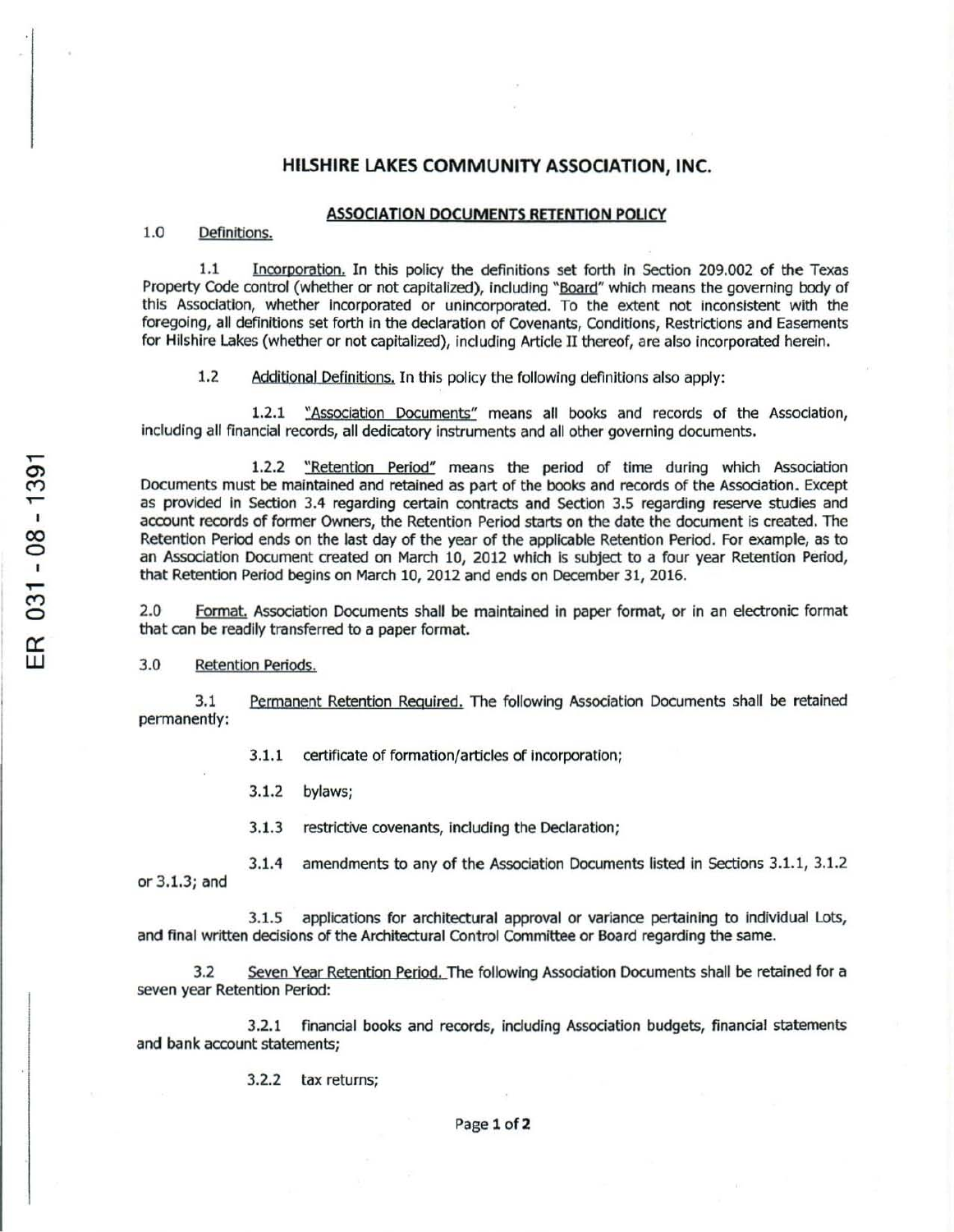3.2.3 audit records; and

3.2.4 minutes of meetings of the Owners and of the Board.

3.3 Five Year Retention Period, Account records of current Owners, including records of debit and credit entries associated with amounts due and payable by the Owner to the Assodation, shall be retained for a five year Retention Period. Account records of former Owners shall be maintained as provided in Section 3.5 of this policy.

3.4 Four Year Retention Period. Contracts with a term of one year or more shall be retained for a four year Retention Period, starting after the expiration of the contract term.

3.5 One Year Retention Period. The following Association Documents shall be retained for a one year Retention Period:

3.5.1 reserve studies, starting after the expiration of the period covered by the reserve study; and

3.5.2 account records of each former Owner, including records of debit and credit entries associated with amounts that were or remain due and payable by the former Owner to the AsSOCiation, starting after the termination of such ownership.

3.6 Discretionary Retention. Any Association Document not described in Sections 3.1 through 3.5 may be retained for such duration as deemed appropriate in the discretion of the Board, or the Association's managing agent or attorney.

4.0 Expiration of Retention Period. Upon expiration of the Retention Period for each Association Document, the Association Document may be destroyed, discarded, deleted, purged or otherwise eliminated. Paper documents should be shredded or otherwise completely destroyed. Electronic files should be destroyed in such manner as to prevent subsequent reconstruction or manipulation.

5.0 Effective Date: Amendment.

5.1 Effectiye Date. This policy is effective upon the later to occur of (i) January 1, 2012, or (ii) filing in the Official Public Records of Real Property of Harris County, Texas, subject to amendment as hereafter provided.

5.2 Amendment. This policy may be amended from time to time and at any time by the Board. Any such amendment shall be effective upon the date of filing in the Official Public Records of Real Property of Harris County, Texas, or such later date as expressed in the amendment.

6.0 Controlling Effect. This policy is adopted pursuant to and in accordance with the requirements of Section 209.005 of the Texas Property Code in lieu of any other provisions of the Association's governing documents regarding the express provisions set forth in this policy or which conflict with applicable Texas law. In all other respects, all provisions of the Association's governing documents shall continue in full force and effect.